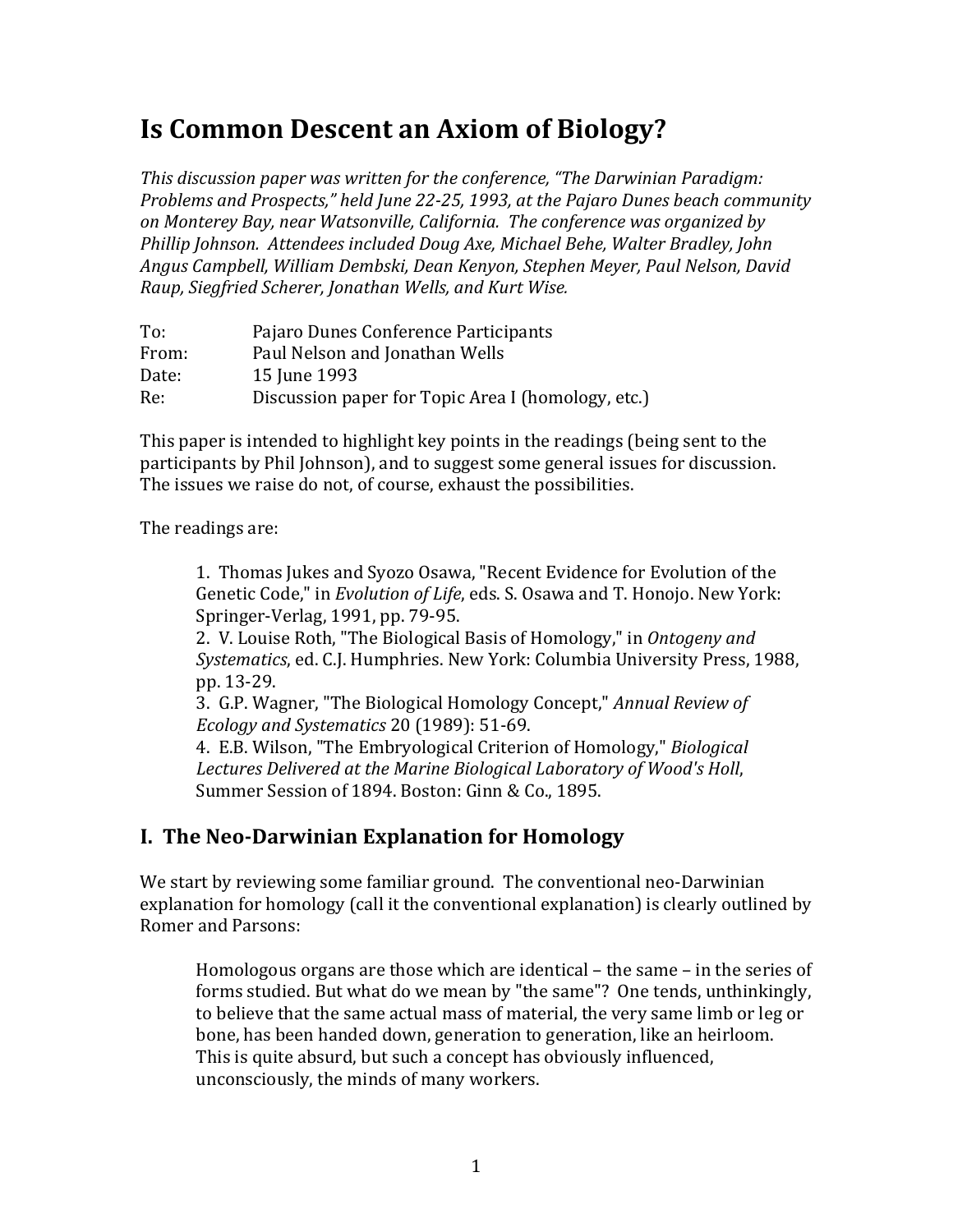In reality, of course, every organ is re-created anew in every generation, and any identity between homologues is based upon the identity or similarity of the developmental processes which produce them.

The development of the science of genetics has given us a firm base for the interpretation of these processes. They are controlled by hereditary units, the genes....If the genes remain unchanged from generation to generation, the organ produced will remain unchanged (apart from environmental effects upon an individual which may be obvious, but are not inherited by the next or later generations), and the homology is absolute.

Changes, however, do occur in genes, as mutations; these mutations produces changes in the structures to which the genes give rise....In a sense, a study of organ homology is merely a study of phenomena produced by genes. If the genetic constitution of all animal types were well known, the determination of homology between structures might well rest upon the degree of identity of the genes concerned in their production. What then are the best criteria for the establishment of homology?...Best of all is similarity in developmental history. Embryologic processes in vertebrates tend to be conservative, and organs which are very different in the adult condition may reveal their homology through similarity in embryonic stages.<sup>1</sup>

The conventional explanation can be represented more schematically as follows:

A. Main Principle: Descent with Modification

(Material Continuity from a Common Ancestor)

- **B.** What Descends are Genes
	- (Homologous Replicators)
- **C.** Genes Control Development (Homologous Developmental Processes and Patterns)
- **D.** Development Constructs Phenotypes

(Homologous Structures) (Q.E.D.)

And the conventional explanation is often embedded in the following story. When Darwin arrived on the scene in the mid- nineteenth century, natural historians were puzzled by the remarkable patterns of similarity they had discovered, such as the pentadactyl limb or the vertebrate body plan. Darwin provided a material causal explanation for the origin of these patterns, in the principle of descent with modification from common ancestors (with all living things descending, ultimately, from a single common ancestor). After the discovery of the rules of inheritance in Mendelian genetics, the picture Darwin left unfinished was completed, and "the problem of homology" was solved – a major scientific advance gained by the Darwinian revolution. As Ronald Brady observes,

We must remember that, for the minds of his contemporaries, much of the strength of Darwin's hypothesis lay in its ability to account for the patterns of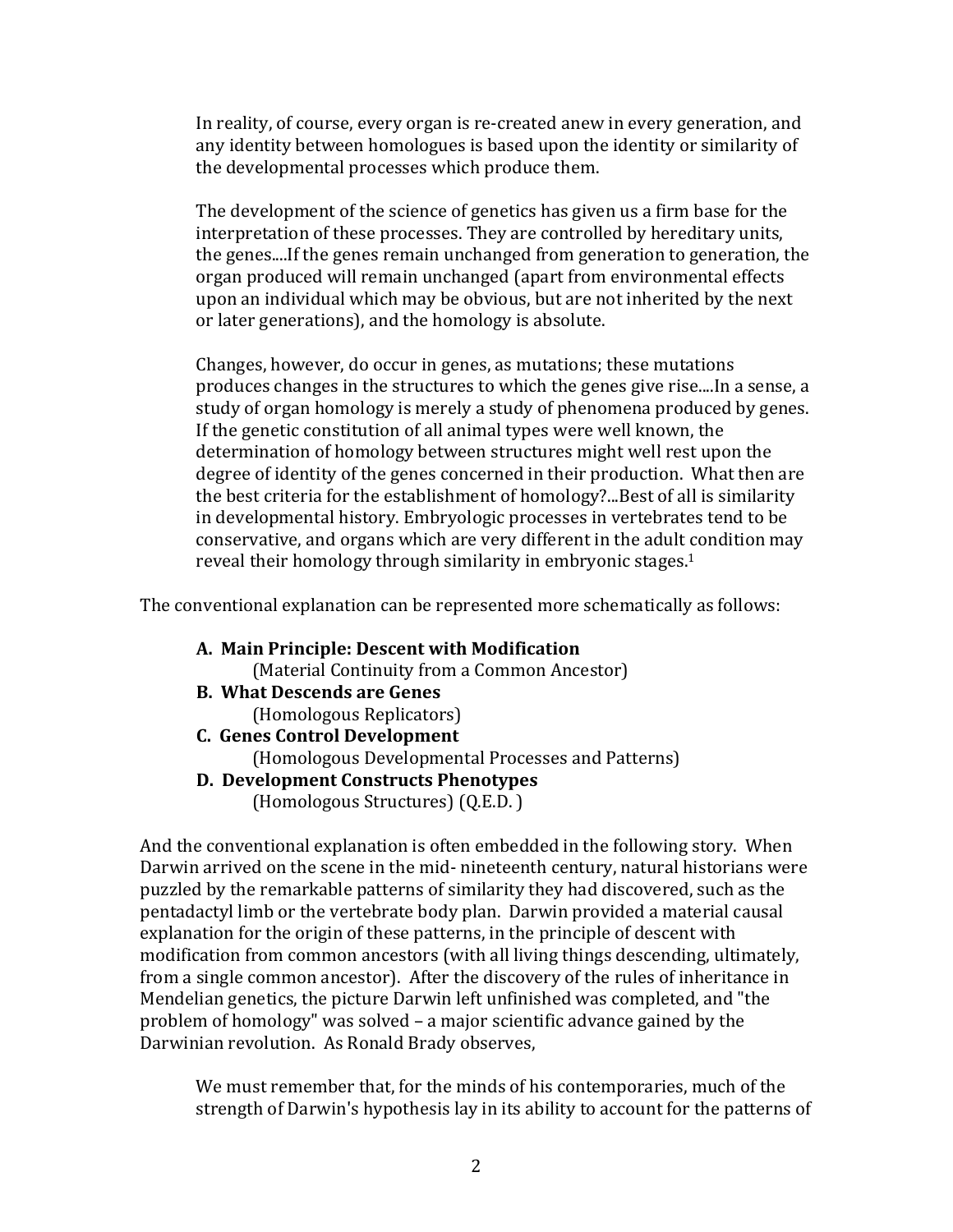natural history....Since that time, one may well agree with Dobzhansky  $(1973)$  that "Nothing in biology makes sense except in the light of evolution," for without the theory of evolution we would stand again before the interlocking patterns of common plan, homology, hierarchy, ontogenetic parallelism and divergence, etc., without a causal hypothesis. The experience is now so distant that it may be difficult to imagine.<sup>2</sup>

Some elements of the Darwinian interpretation of homology, such as the theological suboptimality argument against the independent creation of homologous patterns, are more properly the bailiwick of Topic Area 4. Still, we note the following.

"Nothing can be more hopeless," Darwin argues of the pentadactyl limb pattern, "than to attempt to explain this similarity of pattern...by utility or by the doctrine of final causes." Nowadays this has become, in Ayala's hands, for instance, "an engineer could design better limbs in each case"<sup>3</sup>, meaning, of course, a Really Competent Divine Engineer. We expect that John Campbell will have illuminating things to say about this aspect of Darwin's rhetorical program. And Paul Nelson will be bringing copies of his paper on evolutionary theological arguments. As far as Paul has been able to discover, the suboptimality of the pentadactyl limb pattern has never been empirically demonstrated, but merely assumed. Darwin's evidence for suboptimality, when the thread is wound to its end, turns out to be only Richard Owen's unhappiness with the pentadactyl pattern. The pattern squares...little," Owen opines, "with our idea of the simplest mode of effecting the purpose."<sup>4</sup> The fact that Richard Owen would have designed animals differently is helpful, perhaps, for learning the content of Owen's mind – but says nothing about the optimality or suboptimality of actual tetrapod limbs.

### **II. Problems with the Conventional Explanation of Von Baer's Laws, I: The Evolutionary Interpretation**

Now Brady implies that the patterns Darwin united by the theory of common descent really do "interlock," and that after Darwin, there is a kind of evidential inevitability in the matter, leaving reasonable investigators with only one conclusion to draw. Such massive congruence of morphology, embryology, and genetics can only be explained by material descent (whether the process was governed or mediated by a Creator is a separate question). There really is a tree of life, with a single root.

But do the patterns interlock? That is, does a consistent mapping obtain between levels B, C, and D of the conventional explanation schema, in good accord with expectations generated by the theory of monophyletic descent (level A)? Those who enter very far into the subject will find an astonishing degree of confusion, and differences of opinion striking enough to awaken the philosopher of science in anyone.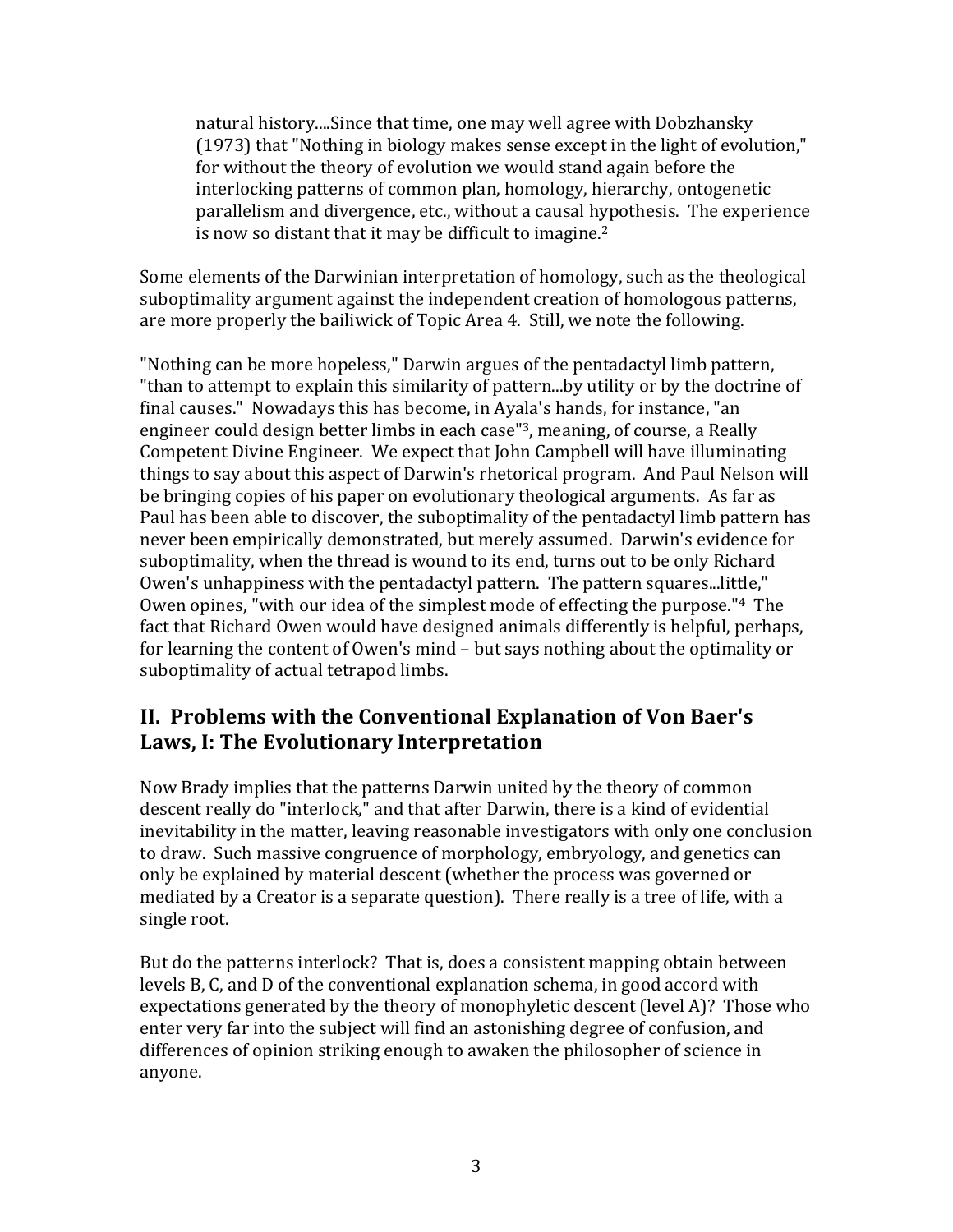Take, for instance, early embryonic similarity in the vertebrates. Ayala sketches the received view as follows:

Vertebrates, from fishes through lizards to humans, develop in ways that are remarkably similar during early stages, but they become more and more differentiated as the embryos approach maturity. The similarities persist longer between organisms that are more closely related (man and monkey) than between those less closely related (man and shark). Common developmental patterns reflect evolutionary kinship.<sup>5</sup>

But this is simply not the case. The earliest developmental patterns in vertebrates appear quite diverse:

Indeed, *X. laevis* [frog], *G. domesticus* [chicken], and *M. musculus* [mouse] are radically different in such fundamental properties as egg size, fertilization mechanisms, cleavage patterns, and morphogenetic movements. This presents us with a conundrum: If early embryogenesis is conservative [that] is, functionally constrained; see below], how did such major changes in the earliest events of embryogenesis occur?<sup>6</sup>

In fact, the most obvious structural characteristics of either the eggs or the cleavage stages of a shark, a salmon, a frog, a bird, or a mammal are unique each to its own class, not generally shared. We would not consider them very much alike unless we had been taught so at a very early age....Each class of vertebrates (in mammals we might almost say each particular order) develops and then loses its own set of temporary structures like the parade ground "formations of maneuver" during this period. The plain fact is that evolutionary divergence has taken place at every stage in the life history, the earliest no less than the latest.<sup>7</sup>

Empirically speaking these embryologists are not even in hailing distance of Ayala. Nor is this unusual. The status of the evolutionary interpretation of von Baer's laws of embryonic similarity<sup>8</sup> (the received view; see Ayala, above) remains unresolved nearly a century after the embryologist Adam Sedgwick urged that the interpretation "falls to the ground." $9$ 

Stephen Jay Gould, for instance, writes of "von Baer's triumph," claiming that "his laws, in refurbished evolutionary dress, are now more widely accepted than ever before."<sup>10</sup> "These empirical laws," write Raff and Kaufman, "retain their validity today and may be observed in operation in the development of any vertebrate." $11$ Peter Medawar argues that the laws (which he thinks are true) were important to the general acceptance of descent:

There is an element of truth in the so-called law of recapitulation, and it's embodied in Von Baer's law. This affirms that the embryos and young of related animals resemble each other more closely than the adults into which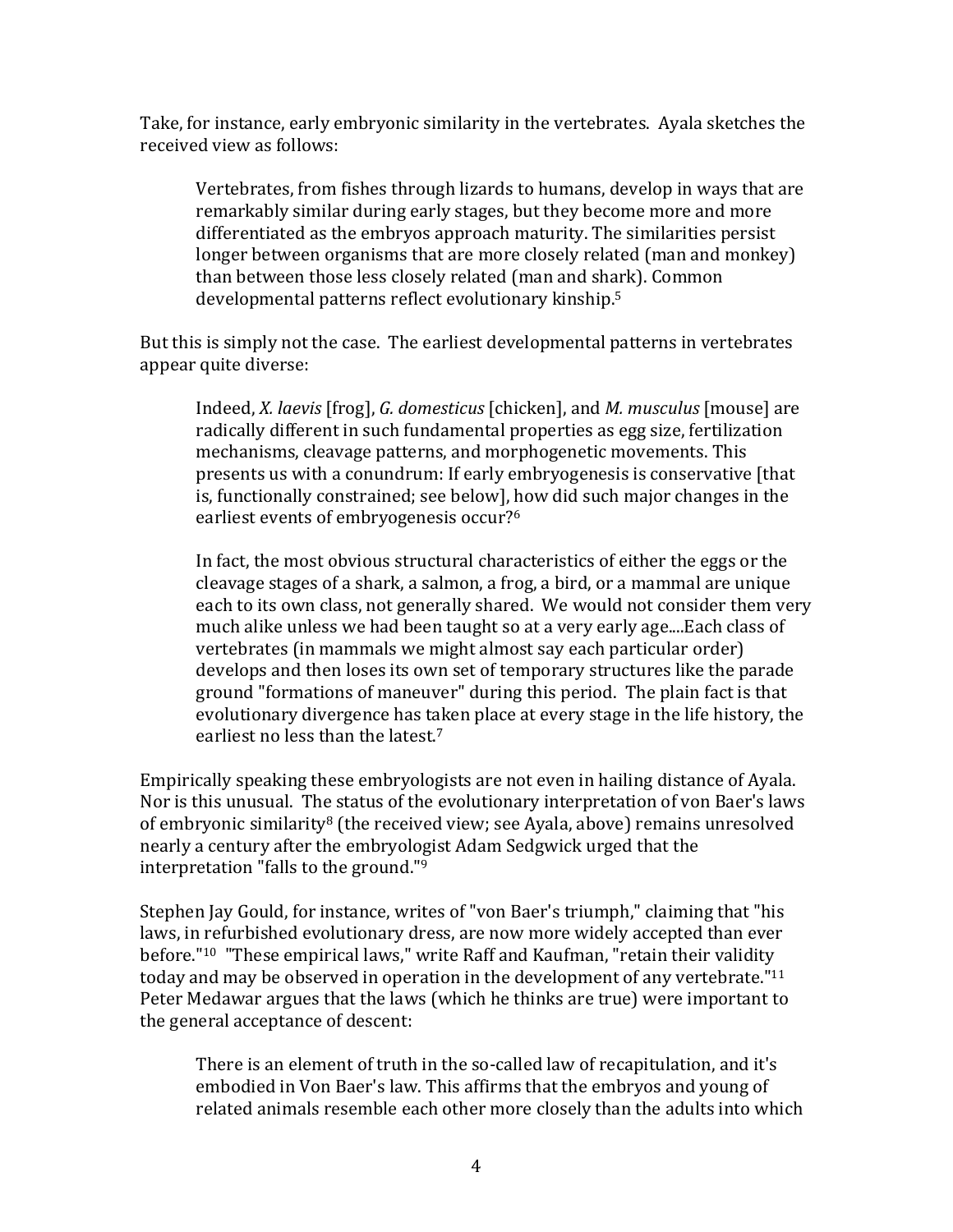they develop. ... Similarities between mammalian embryos generally and fish embryos in such things as the possession of yolk membranes by the human egg were thought by Thomas Hunt Morgan, and also Thomas Henry Huxley, to be evidence sufficient in itself to justify the acceptance of the evolutionary hypothesis.<sup>12</sup>

Properly restated, Løvtrup argues, von Baer's laws are not only true, but are "the most parsimonious generalisation ever stated in biology."<sup>13</sup>

Others are unpersuaded. "We see the reality of von Baerian recapitulation," Wake and Roth demur, "as an open research question."<sup>14</sup> Michael Ghiselin is less politic. "Von Baer's (1828) laws, which are false," he writes, "were replaced by historical formulae of equally dubious status."<sup>15</sup> Developmental biologist Lewis Wolpert waves von Baer aside, stating that, of the laws, "both the first and third are just wrong: general characters, as we have seen, do not, in early development. necessarily appear before special characters, and neither does an animal depart more and more, during development from the form of other animals."<sup>16</sup> Reviewing what Løvtrup calls "von Baer's theorem" - "during their ontogenies the members of twin taxa follow the same course up to the stage where they diverge into separate  $\text{taxa}$ "17 [note the agreement with Ayala's argument above] - Dohle complains:

Everybody who is even slightly acquainted with ontogenetic facts knows that there are hundreds of examples to which this theorem does not apply. In many polychaete and prosobranch genera one species develops through a planktonic larva, whereas another species has direct development. The telolecithal cephalopod eggs cleave in a bilateral manner without any similarity to the spiral cleavage of other related Mollusca. Triclad eggs have a blastomeric anarchy, whereas the adults very closely resemble the polyclads which show spiral cleavage. This list could easily be elongated.<sup>18</sup>

### III. Problems with the Conventional Explanation, II: The **Ontogenetic Criterion of Homology**

Or consider another persistent difficulty, closely related conceptually to the question of von Baer's laws, namely, the ontogenetic criterion of homology.<sup>19</sup> In the glossary (not written but approved by Darwin) appended to the sixth edition of the Origin of Species, one reads, under "Homology":

That relation between parts which results from their development from corresponding embryonic parts, either in different animals, as in the case of the arm of a man, the foreleg of a quadruped, and the wing of a bird; or in the same individual, as in the case of the fore and hind legs in quadrupeds, and the segments or rings and their appendages of which the body of a worm, a centipede, &c., is composed.<sup>20</sup>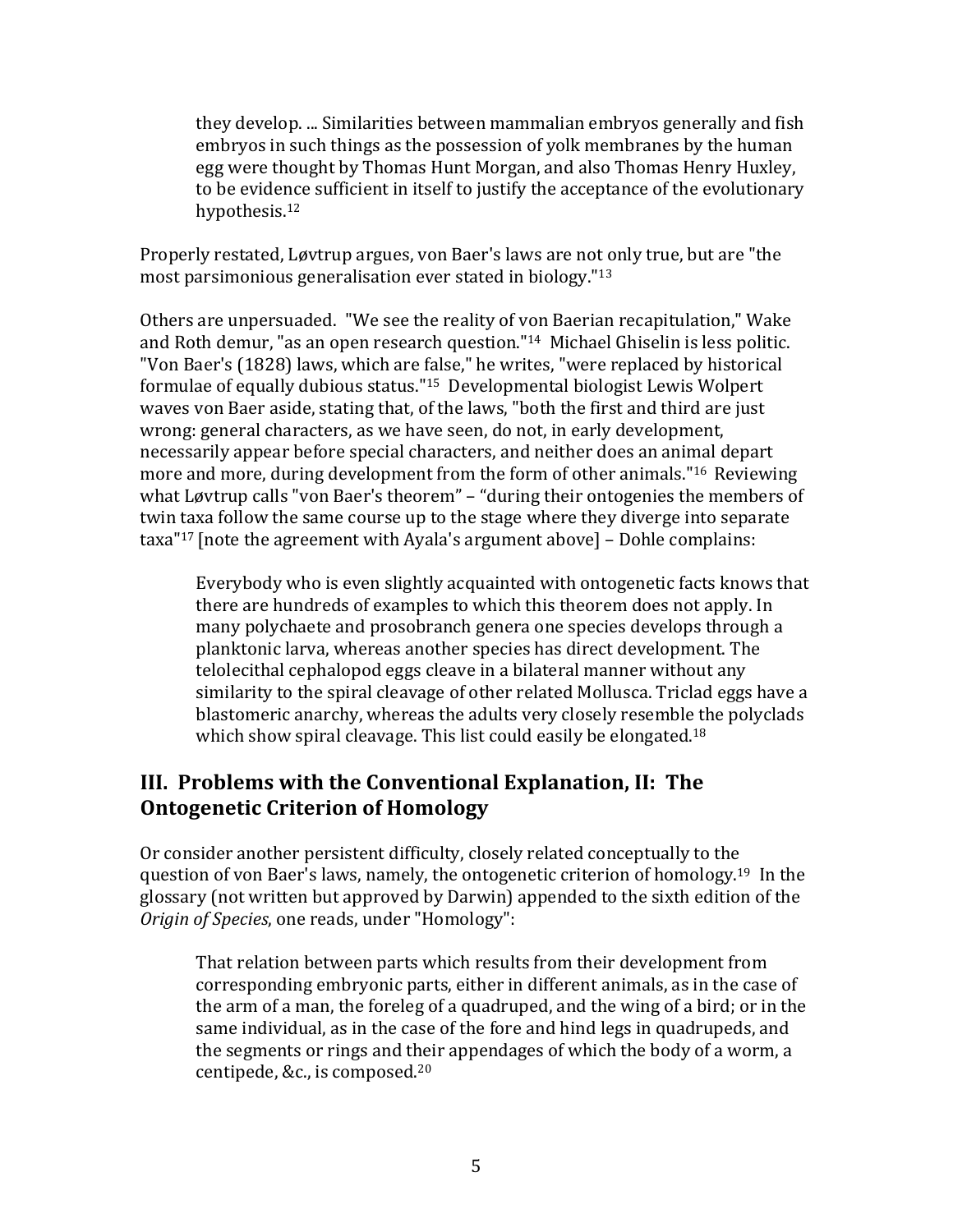The ontogenetic (or embryological) criterion of homology widely accepted by the early Darwinians:

Huxley (1869, p. 137) considered the embryonic criteria to be the decisive ones in the relationship of homology, for he defined it as follows: "Homology, the relation between parts which are developed out of the same embryonic structures...Gegenbaur (1878) changed his early views in order to adopt the ancestral criterion of homology while emphasizing the importance of embryological correspondences. Thus he wrote...homology "is the name we give to the relations which obtain between two organs which have had a common origin, and which accordingly have also a common embryonic history."21

In his treatment of the "biogenetic law," Gareth Nelson argues as well that "mode of development itself is the most important criterion of homology." $^{22}$  Early in her research, V. Louise Roth (currently one of the leading students of the concept of homology), went further: "A *necessary* component of homology *is the sharing of a common%developmental%pathway*."23

In 1895, however, E.B. Wilson (reading 4) warned that "similarity of embryological origin," even when read with "great latitude," failed as a criterion:

It is a familiar fact that parts which agree closely in the adult, and are undoubtedly homologous, often differ widely in larval or embryonic origin either in mode of formation or in position, or in both. Innumerable cases will suggest themselves to any embryologist of hollow organs that arise either by invagination or delamination; of paired organs that arise from either single or paired foundations, and vice versa. No one is disposed to question the homology of the spinal cord of a teleost with that of a shark on the ground that one arises as a solid cord, the other as an infolded tube. (pp.  $107-8$ )

Citing this paper with approval several decades later, Nicholas Jardine writes, "the Recapitulation Theory is now discredited, and with it the embryological criterion of homology,"<sup>24</sup> – a conclusion reinforced in 1971 by Gavin de Beer. In a short monograph that has become something of a minor classic, de Beer gives examples, such as the alimentary canal in vertebrates, which violate the ontogenetic criterion.<sup>25</sup> He then scolds Darwin, and, by implication, certain of his intellectual heirs:

It is therefore necessary to give the lie direct to the entry on 'Homology' in the glossary by W.S. Dallas which Darwin most unfortunately appended to the 6th edition of the Origin of Species. It defined homology as 'That relation between parts which results from their development from corresponding embryonic parts.' This is just what homology is *not*.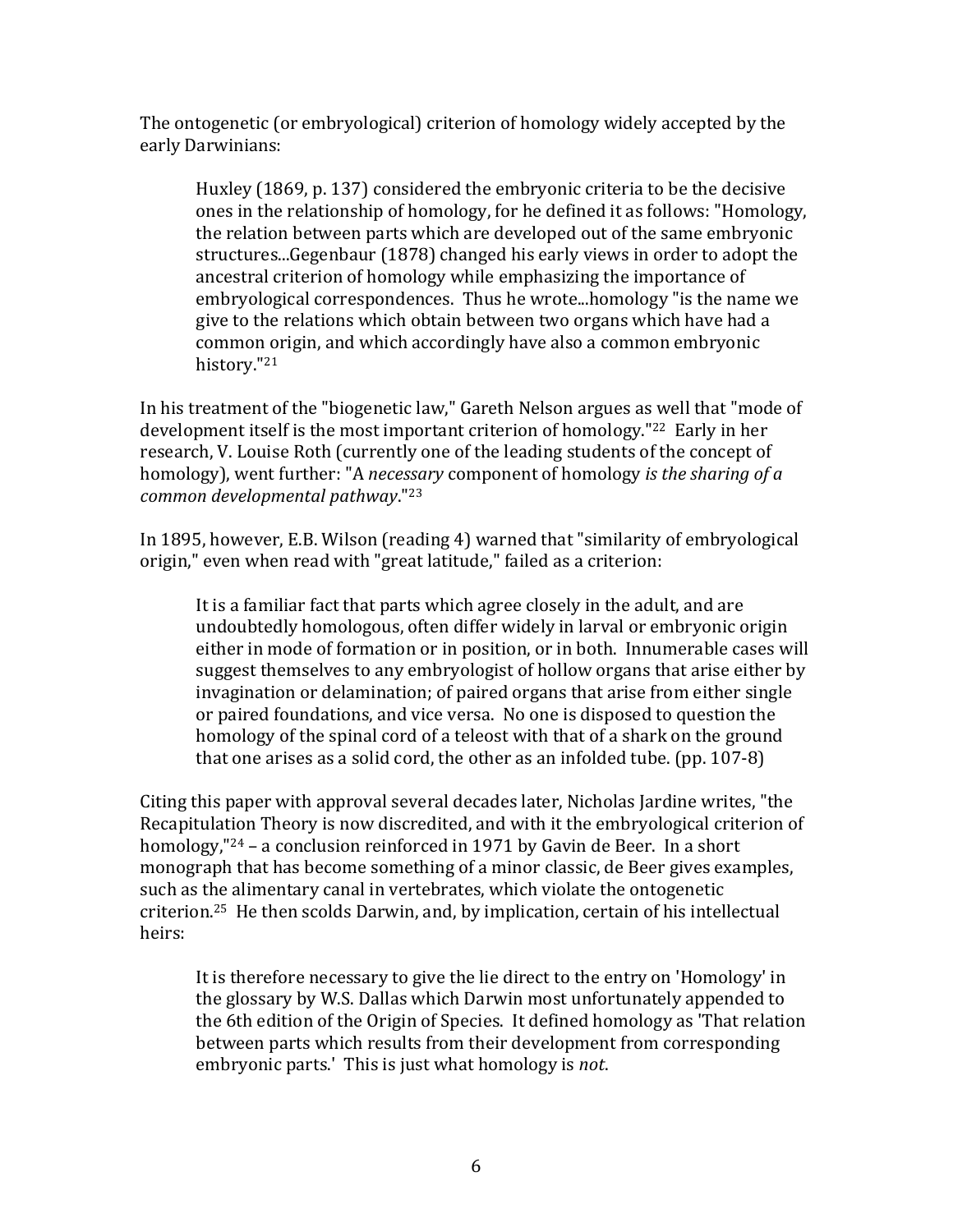In his recent review of the homology concept (reading 3) Gunther Wagner confronts the problem directly:

Homology is still the basic concept of comparative anatomy....However, there are also quite problematic aspects of the current homology concept, which has been in use since the time of Darwin. This is here called the historical homology concept, since it is defined by *historical continuity of descent from a common ancestor....a* large body of developmental data seems to contradict certain implications of the current homology concept. (p. 51; second emphasis added)

Roth (reading 2) points up these problems as well. In 1988, having abandoned the embryological criterion of homology, she argued:

Intuitively (and with some rational basis), biologists look to genetics and developmental biology for the foundations of homology. Yet genetics and development can provide inconsistent pictures. Homology becomes an elusive concept when one attempts to tie it to specific biological processes or relationships or mechanisms.  $(p. 4)$ 

Both Roth and Wagner urge that the various levels of homology in the conventional explanation be decoupled. Roth proposes the notion of "genetic piracy" (p. 7), and Wagner, "epigenetic traps" (p. 65), to account for the anomalies. Whatever the merits of these proposals (and we might perhaps discuss them), we should note that neither biologist regards the anomalies they have uncovered as casting any doubt on common descent. That possibility never enters the conceptual picture.

## **IV. So When is Common Descent at Risk Observationally?**

This brings us to a significant problem. How is the theory of common descent put at risk observationally?

One way of conceiving the empirical content of common descent  $(CD)$  is according to the following schema:

### (a)  $CD + Independent auxiliary theory  $\rightarrow$  Observational expectation$

Here, common descent yields observational consequences via the "inferential" medium" of independently derived theories. In developmental biology, for instance, we observe that disruptions of ontogeny are (generally speaking) increasingly severe or deleterious the earlier they occur. The reason, as Van Valen argues, is that development "ramifies out; later developmental decisions depend on earlier ones which are much fewer and have consequences which interact."<sup>26</sup> Earlier developmental decisions or events are thus "entrenched" relative to what lies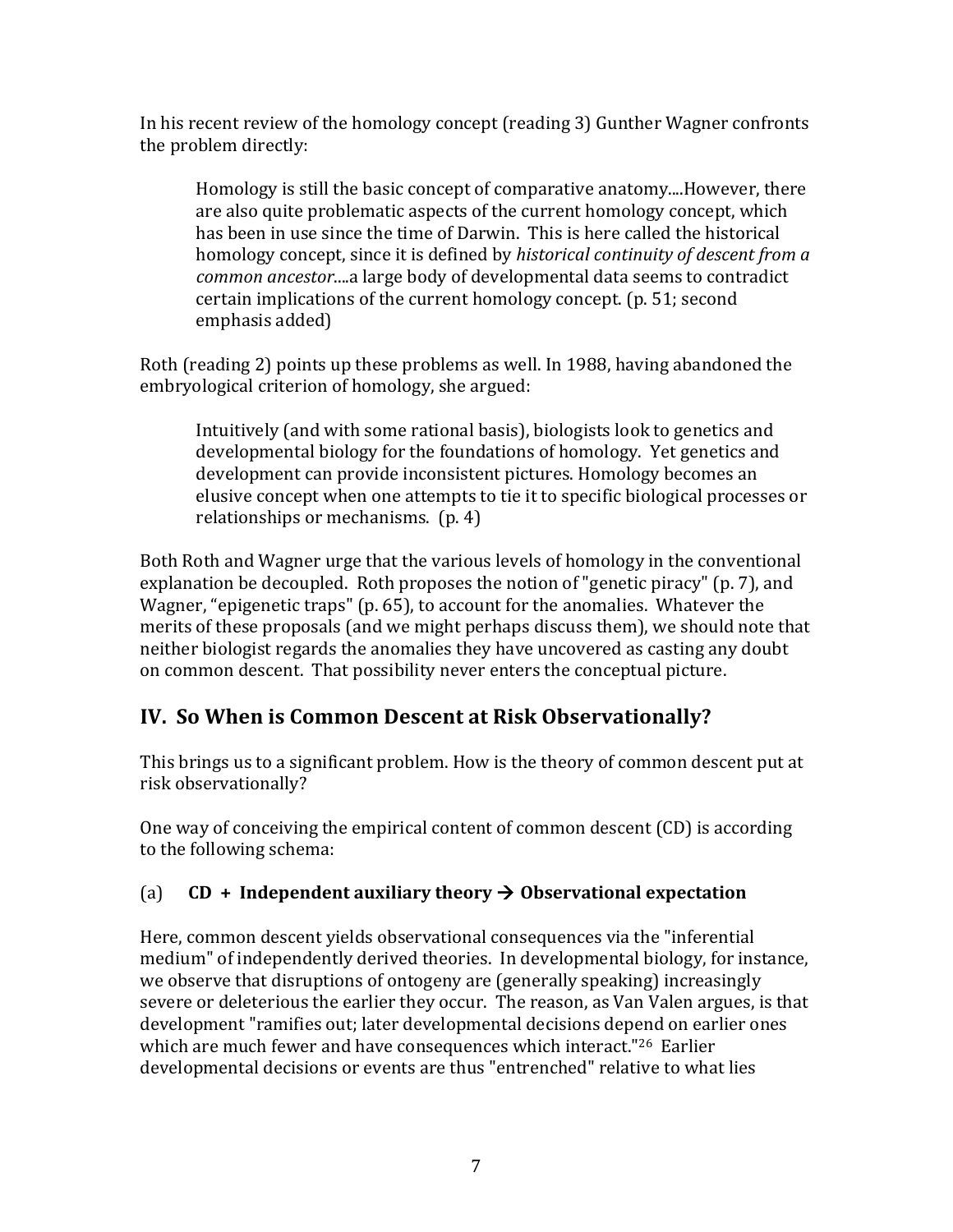causally downstream from them, and carry a heavier "generative" responsibility. As Leo Buss puts it,

It is axiomatic that a random alteration introduced early in ontogeny will likely be manifested in a cascade of subsequent morphogenetic events, whereas a modification introduced later in ontogeny can have relatively minor effects. The validity of this interpretation can hardly be doubted. A random error in the manufacture of the central processing unit of my computer would unquestionably preclude any hope of my using it to write. while the various marketing decisions reflected in the design of the exterior case have provided me with only minor inconveniences. $27$ 

We might adopt Wimsatt's nicely evocative term, "generative entrenchment" (GE), to describe this theory.

What follows when generative entrenchment is coupled theoretically with common descent? D.T. Anderson argues that

the highly integrated stepwise nature of animal development  $[GE]$  causes it  $[GE]$ to be in many respects an extremely conservative process. Basic developmental events established during the early evolution of a group are maintained repetitively over hundreds of millions of years, since any change in them would spell extinction.<sup>28</sup>

This may be represented schematically as

### (b)  $CD + GE \rightarrow Conservation of early development$

But as we have just seen, early development – in the vertebrates, for example (not to mention throughout the Metazoa generally) – looks pretty diverse, not highly conserved. "Eggs, cleavage, gastrulation and germ layer formation are very different in amphibians, bird and mammals" note Rudolf Raff and his colleagues.<sup>29</sup> (Raff, as some of you may know, is a leading researcher in this area.) Thus, there must be some way, Raff *et al.* conclude, of escaping the functional constraints entailed by generative entrenchment – because, plainly, "early development does evolve, and sometimes dramatically."<sup>30</sup> Surveying the similar conclusions of Keith Stewart Thomson, Van Valen concurs:

One heretical conclusion which Thomson comes to must, I think, be accepted. This is that evolution occurs at all stages of development, often at early stages of programs leading to the adult. His most conclusive argument for this reminded me a bit of Descartes: Early development does often change; therefore it can....At least such evolution can no longer be rationally dismissed as Goldschmidt's folly.<sup>31</sup>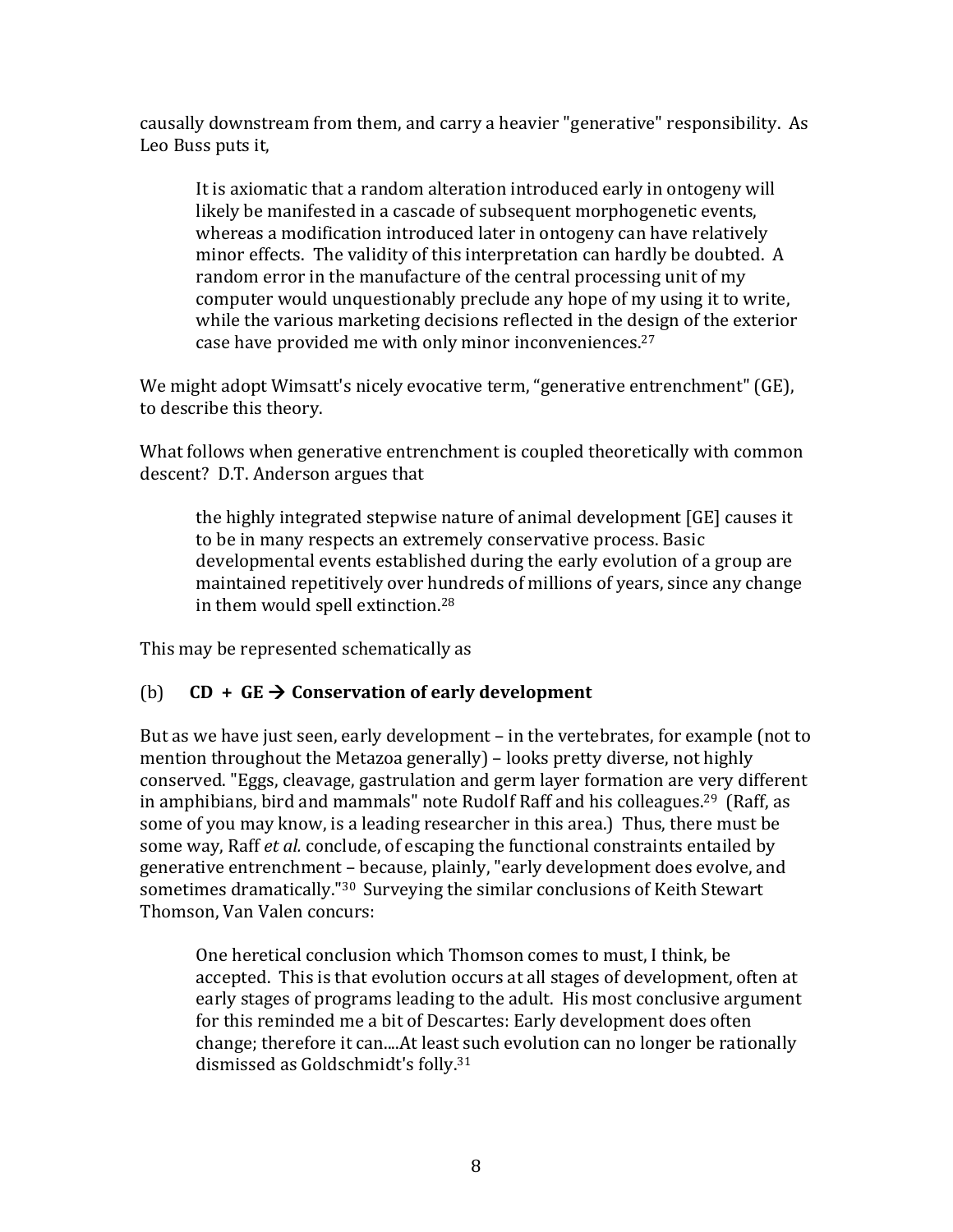What has happened to the auxiliary theory, generative entrenchment? It seems to have gone to the wall, blindfolded, for a last cigarette:

#### $CD + GE$  ?  $\leftarrow$  Non-conservation of early development  $(c)$

In this schema, which reflects the practice of evolutionary theorists, it is generative entrenchment that is imperiled by the observations, not common descent. The problem now however is that common descent's empirical content, vis-á-vis the phenomena of development, is indeterminate. One really can't say what follows observationally from the theory.

The grounds for the view that "early development does often change" are, of course, almost wholly *comparative*. That is, given common descent, the existence of radically differing ontogenetic patterns is *prima facie* evidence that early development can indeed evolve. It then becomes a research problem to learn by what mechanisms early development can be freed from its functional entrenchment.

*Experimental* evidence that "early development does often change" has not been readily forthcoming, however. As Jeffrey Levinton observes,

As a general rule, major developmental mutants give a picture of hopeless monsters, rather than hopeful change. Epigenetic and genetic pleiotropy both impart great burden to any major developmental perturbation....The cyclops mutant of Artemia is lethal. The homeotic mutants of Drosophila melanogaster suffer similar fates....But any geneticist interested in major developmental mutants would be delighted to find viable hopeful monsters in the laboratory, given the various tricks usually necessary to keep developmental mutants in laboratory cultures. But, alas, major developmental mutants are invariably sickly and show pervasive deformities. From both theoretical and empirical points of view, hopeful monsters have led only to hopeless mooting.<sup>32</sup>

Under common descent, however, our responsibility for discovering the mechanisms of macroevolution is not discharged by pointing out that earlier inquiries were not successful. Don't forget, common descent is a fact! Shoulder to the wheel!

## V. The Universal Genetic Code Argument for Common Descent

Lest it be thought that this pattern of reasoning – namely, sacrificing the auxiliary theory to save common descent – is an isolated example, we offer another, perhaps more striking case.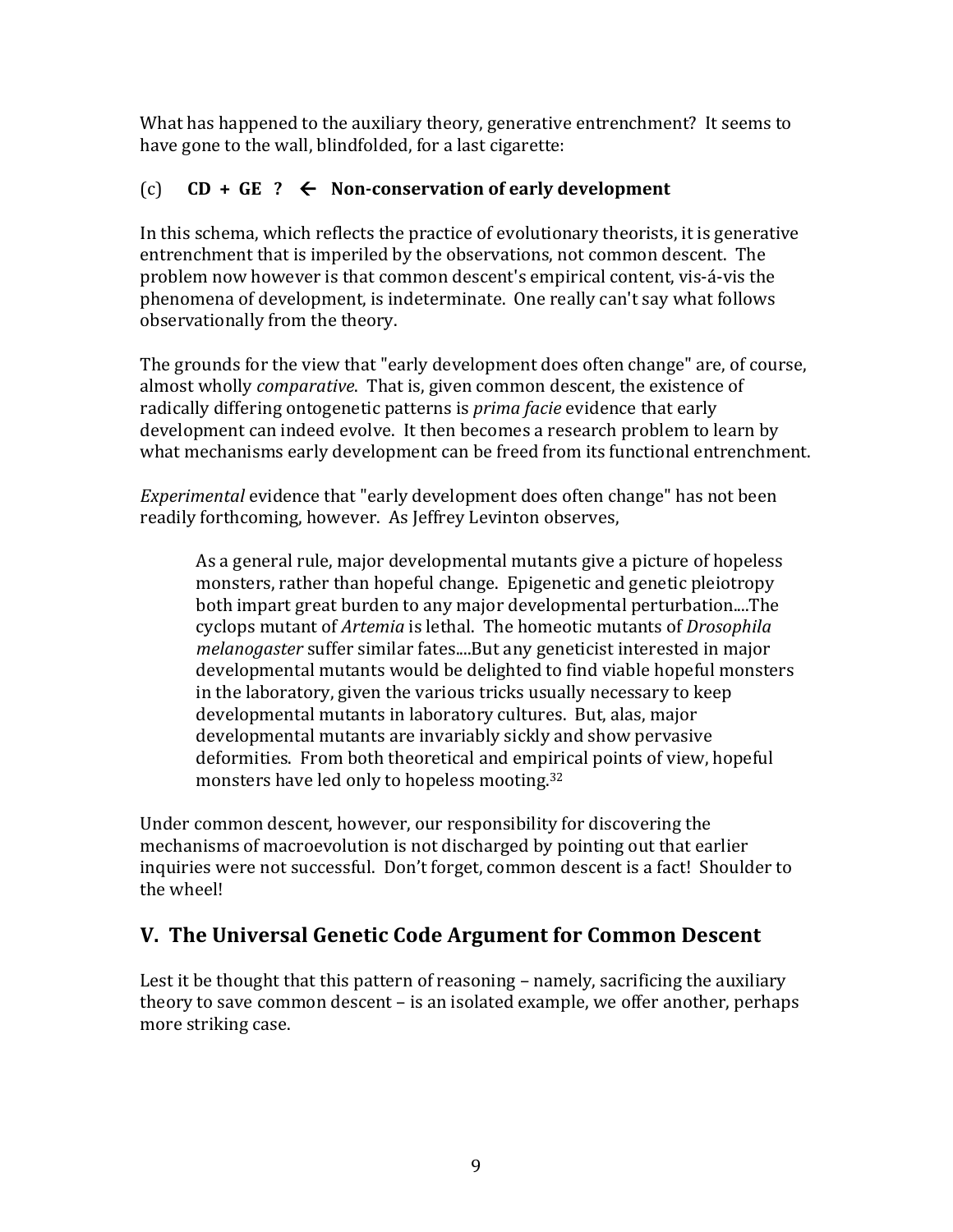Most of us are familiar with the universal genetic code argument for common descent. The argument first appeared in the mid to late 1960s, after the structure of the code was elucidated. It is now widespread. $33$ 

Here are two formulations:

If organisms had arisen independently they could perfectly well have used different codes to connect the 64 trinucleotide codons to the 20 amino acids; but if they arose by common descent, any alteration in the code would be lethal, because it would change too many proteins at once. Hence the finding of the same genetic code in microbes, plants and animals (except for minor variations in intracellular organelles) spectacularly confirms a strong evolutionary prediction.<sup>34</sup>

The universality of the code is easy to understand if every species is descended from a common ancestor. Whatever code was used by the common ancestor would, through evolution, be retained. It would be retained because any change in it would be disastrous. A single change would cause all the proteins of the body, perfected over millions of years, to be built wrongly; no such body could live....Thus, we expect the genetic code to be universal if all species have originated from a single ancestor. $35$ 

As in the developmental example above, we can conceive the empirical content of common descent as following from its linkage with an independent auxiliary theory. In the universal genetic code argument, the auxiliary theory is the necessary functional invariance (FI) of the code:

This theory states that the code is universal because at the present time any change would be lethal, or at least very strongly selected against. This is because in all organisms...the code determines (by reading the mRNA) the amino acid sequences of so many highly evolved protein molecules that any change to these would be highly disadvantageous unless accompanied by many simultaneous mutations to correct the "mistakes" produced by altering the code.<sup>36</sup>

Consider what might happen if a mutation changed the genetic code. Such a mutation might, for example, alter the sequence of the serine tRNA molecule of the class that corresponds to UCU, causing them to recognize UUU sequences instead. This would be a lethal mutation in haploid cells containing only one gene directing the production of tRNAser, for serine would not be inserted into many of its normal positions in proteins. Even if there were more than one gene...this type of mutation would still be lethal, since it would cause the simultaneous replacement of many phenylalanine residues by serine in cell proteins.<sup>37</sup>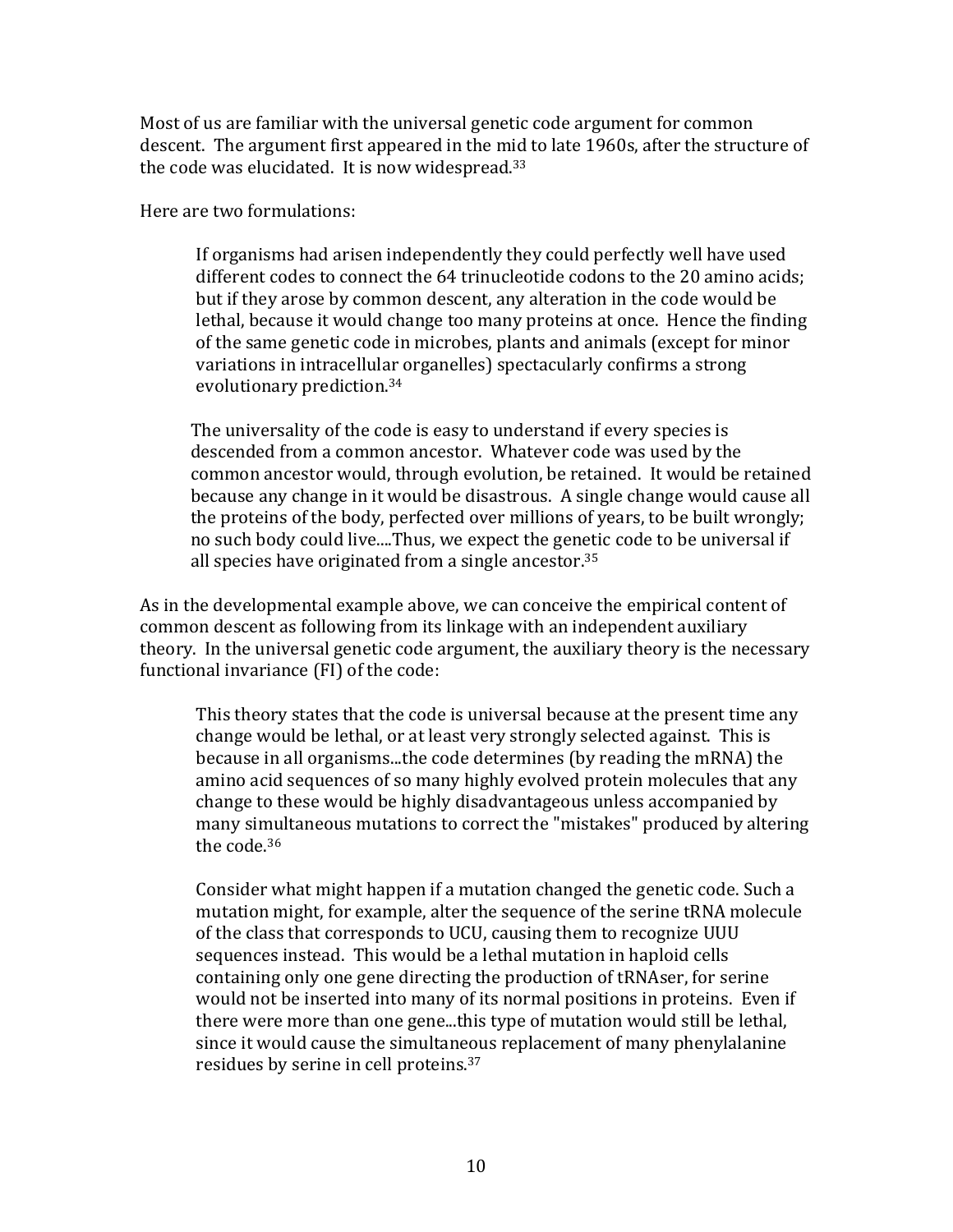The universal genetic code argument may thus be represented schematically as follows:

### (d)  $CD + FI \rightarrow Universal genetic code$

It should be clear that the theory of functional invariance is what gives the deduction from common descent its empirical specificity. That is, if the code were *not* functionally invariant, we might expect that over time any number of different codes could have evolved. Functional invariance, however, gives common descent considerable predictive strength. It is, as it were, a strong lever or medium of inference, projecting the theoretical and unobservable concept of common descent into the molecular phenomena.

### **VI. Theoretical Consequences of the Discovery of the Non-Universality of the Genetic Code**

But life is never so simple. The genetic code now appears not to be universal. (See Jukes and Osawa, reading 1.) The first variants, discovered in 1979, occurred in the mitochondrial code, where "it was found that the code in vertebrate mitochondria" differed from the universal code by using codons AUA for methionine and UGA for tryptophan."<sup>38</sup> As Fox argues, however, "mitochondria could be thought of as exceptions that prove the rule: their genetic systems produce only a very limited number of proteins and so might tolerate changes."39

Yet variants in the nuclear code discovered more recently, are, Fox argues, of a different order: "Some 'real' (nuclear] exceptions have come to light in both eukaryotic and prokaryotic free-living organisms, and the notion of universality will have to be discarded."<sup>40</sup> For instance, "in at least four species of ciliated protozoa, the codons UAA and UAG [stop codons in the universal code] occur in nuclear genes and are translated as Gln during cytoplasmic protein synthesis." $41$  In the bacterium *Mycoplasma capricolum*, UGA encodes Trp, rather than termination (stop) as in the universal code.<sup>42</sup> Other variants are given in the Jukes and Osawa article. Researchers now expect to encounter further variants. "It seems obvious," Caron argues, "that the number of cases of deviations observed will increase rapidly in the future."43

But what of the theory of functional invariance? Recognizing that, in the face of variant codes, one cannot assume the truth both of common descent, and functional invariance, nearly all researchers working on the problem have, either explicitly or implicitly, rejected functional invariance:

Variations in codon assignments must arise as a result of mutations affecting the codon specificities of tRNAs or the interactions between tRNAs and aminoacyl tRNA synthetases. in either case the immediate result of such mutations in a genetic system must usually be wholesale changes in the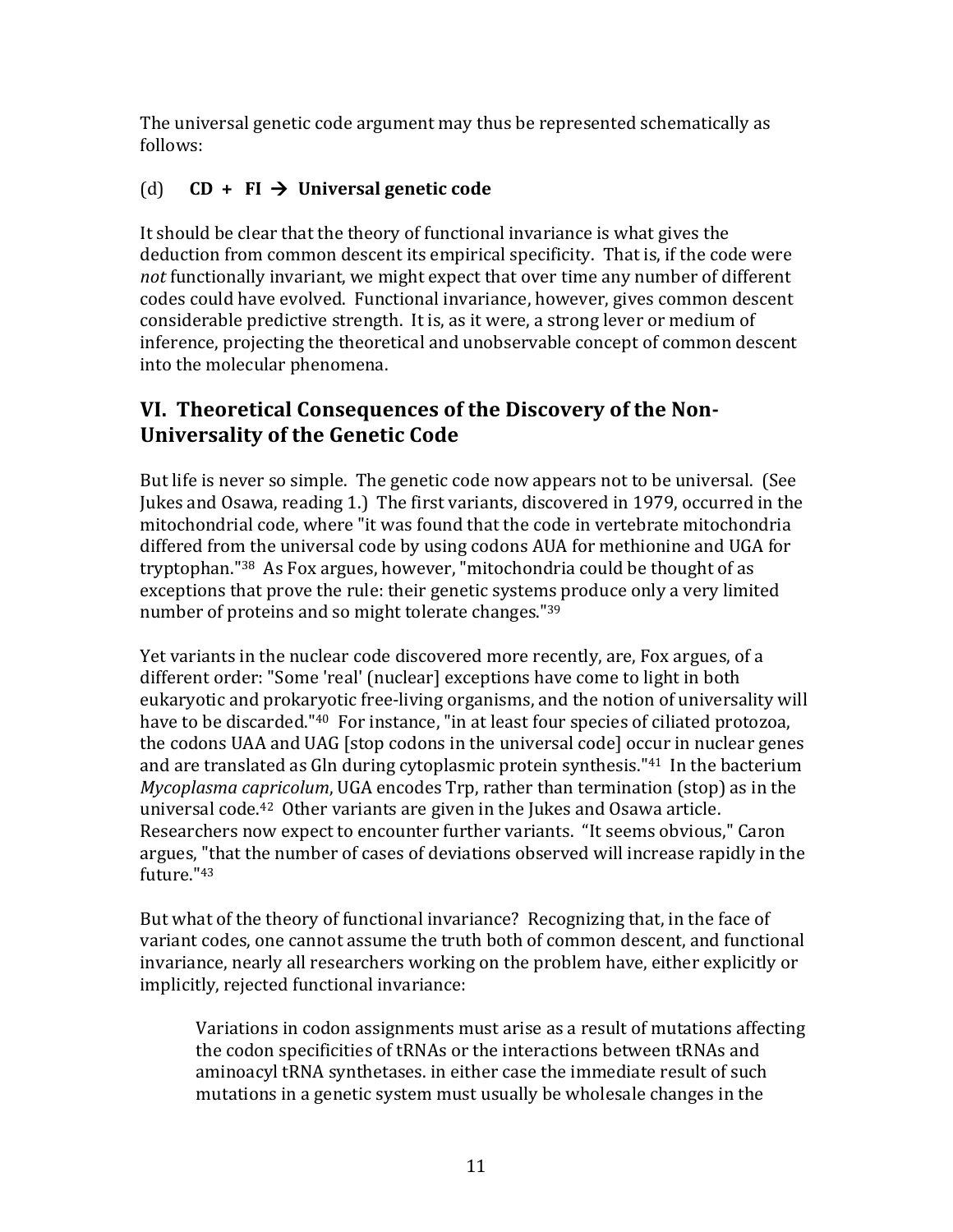proteins produced by that system, adversely affecting at least some and leading to a selective disadvantage or inviability. Nevertheless, such variations have occurred during evolution.<sup>44</sup>

Postulating that such fundamental variations occurred is, however, very far from knowing how they occurred. "Direct replacements of one amino acid by another throughout proteins," argue Osawa et al., "would be disruptive in intact organisms and even in mitochondria."[45] That is, we should not think that the body of molecular knowledge motivating functional invariance can be jettisoned at will. (Yes, if common descent is true, and variant codes exist, functional invariance has to go to the wall. Yet functional invariance still seems to be true, or at least highly probable.) Rather, taking common descent as given, we are now faced with another novel research problem: "How could non-disruptive code changes occur?"<sup>46</sup> As Caron notes.

The scenarios have to answer the question: how, with our current knowledge of molecular mechanisms, can we imagine a termination codon becoming a glutamine codon or a leucine codon, a serine codon?<sup>47</sup>

Schema (e) illustrates the conceptual relation:

#### $CD + FI \rightarrow ? \leftarrow$  Non-universal genetic code  $(e)$

Note that, as with the earlier example concerning development, in this schema the empirical content of common descent – now, vis-á-vis the genetic code – is indeterminate. That is, the content of the theory awaits the outcome of the new research program, to which the observational anomalies (the variant codes) have been referred. But nearly all investigators (we know of only one exception: see note 44) regard the finding of variant genetic codes as fully consistent with common descent.

## VII. What Should We Make of All This?

So what is the empirical content of common descent, anyway? The theory is certainly easy enough to state:

Evolution asserts that the pattern of similarity by which all known organisms may be linked is the natural outcome of some process of genealogy. In other words, all organisms are related.<sup>48</sup>

But is this – not to put too fine a point on  $it$  – a testable proposition?

Or perhaps we should rather ask, do evolutionists (in practice) treat common descent as a testable proposition? There are many indications that the answer is "no, not really." On this view of the theory (which we offer for discussion), common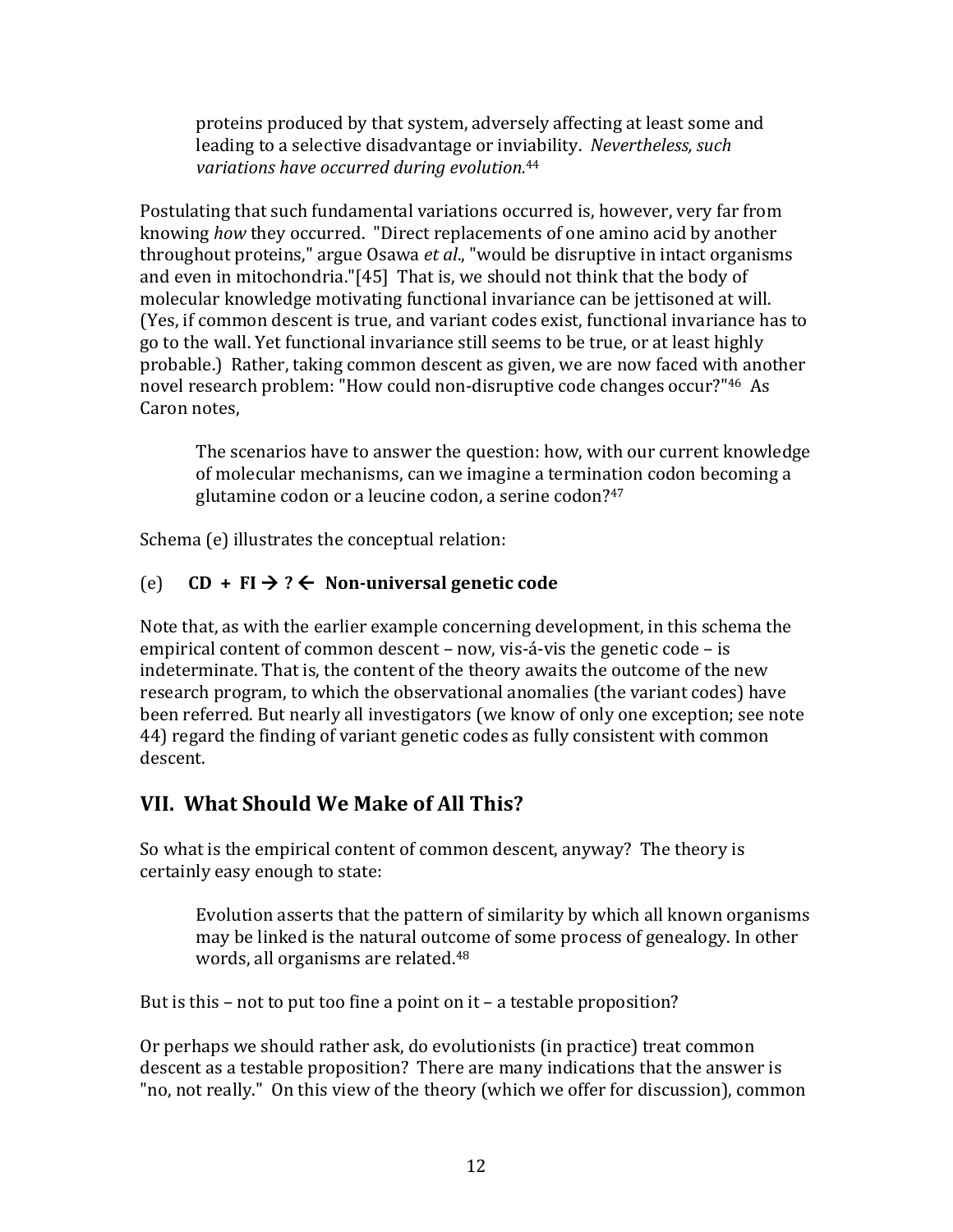descent is actually something like an axiom or formal principle, which is presupposed by evolutionary theory – but is itself not at issue. This view – call it the axiom thesis – is not as outlandish as it may appear, and helps to make sense of the scientific practice of evolutionary theorists, as in the examples given above. When reconciling a theoretical bundle (common descent + independent auxiliary theory) with observation, evolutionists act to conserve the truth of common descent. As philosopher of science Harold I. Brown observes,

In science, not all propositions are treated as testable empirical hypotheses. It is only because a large body of knowledge is taken as paradigmatic that we can isolate individuals propositions for purposes of testing, and what conclusions we draw from a particular test depends on what propositions we take as paradigmatic.<sup>49</sup>

Kevin de Queiroz and Michael Donoghue argue that "the principle of common descent" unifies the "patterns of living things in space, in time, and in form under a single general theory." $50$  But, as they also argue,

The theory of common descent...is "evolutionary" only in the most general sense, for it does not even refer to change. It certainly is not tied to any particular model of the evolutionary process, nor is it at odds with the results of systematic analysis.<sup>51</sup>

In other words, we need not worry that anything in our biological experience will ever run afoul of the theory.

Suppose Darwin had it right, namely, that "all the organic beings which have ever lived on this earth have descended from some one primordial form."<sup>52</sup> The existence of this "one primordial form," the common ancestor, establishes a theoretical domain that logically subsumes all biological and paleontological phenomena. That is, even if life had multiple origins, we will be unable, having assumed the truth of common descent, to provide any evidence for that possibility: all observed organisms, whether recent or extinct, will necessarily lie within what might be called the "common ancestor horizon."

If this seems counter-intuitive, try the following thought experiment. Assume the truth of common descent, and then attempt to construct an empirical argument against it. No imaginable evidence one might bring to bear, however striking – e.g., organisms for which no transitional stages seem possible, multiple genetic codes – will be able to overturn the theory. If there really was a common ancestor, then all discontinuities between organisms are only apparent, the artifacts of an incomplete history. An ideally fine-grained history would reveal the begetting relations by which all organisms have descended from the common ancestor.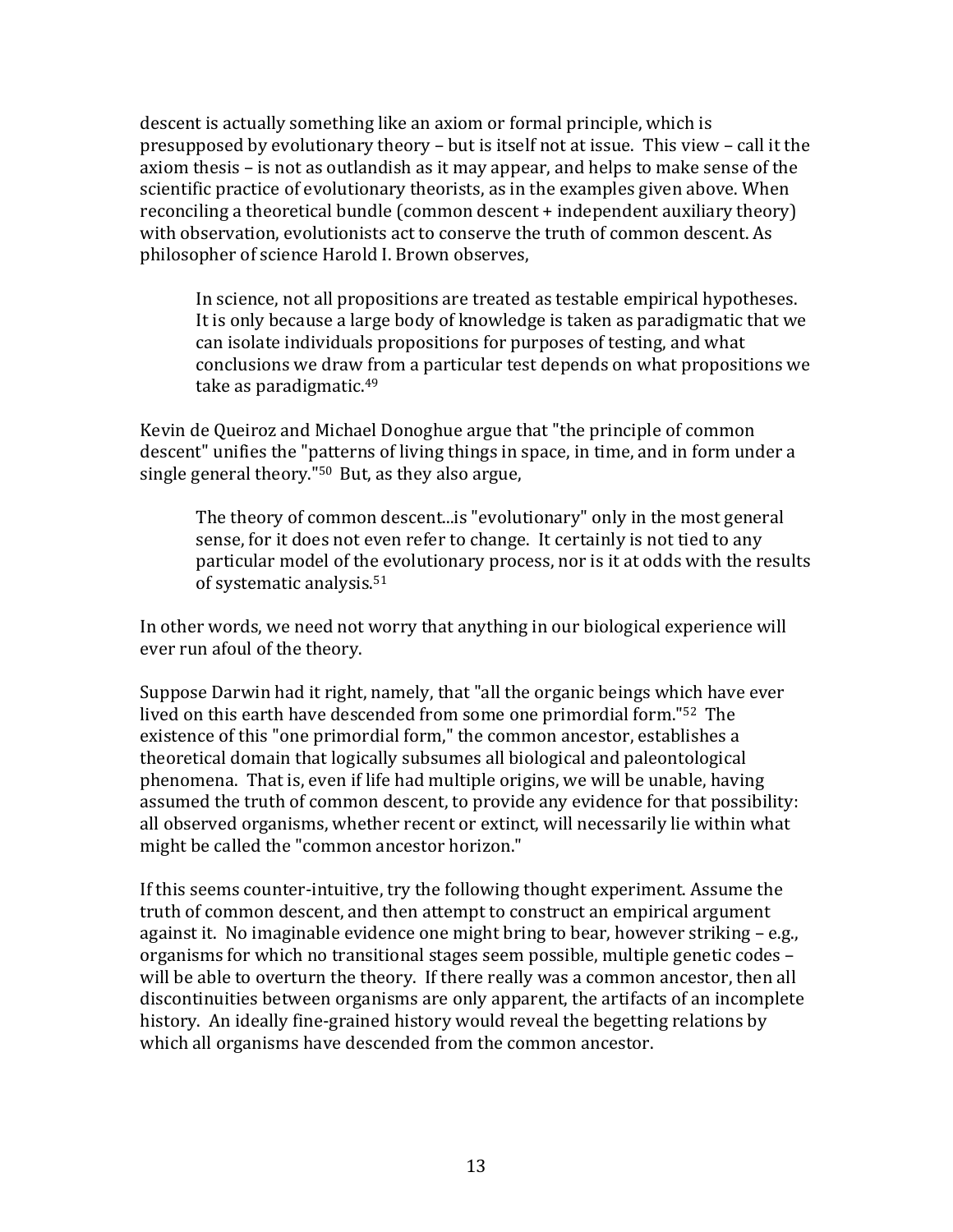If the axiom thesis is correct, then the theory of common descent will indeed be refractory to the evidential challenges thrown up by biological experience. One can see the point in Mayr's recent claim that common descent

has been gloriously confirmed by all researches since 1859. Everything we have learned about the physiology and chemistry of organisms supports Darwin's daring speculation that "all the organic beings which have ever lived on this earth have descended from some one primordial form..." $53$ 

One wonders what we could have learned about organisms, since 1859, that would not have confirmed common descent.

We offer the axiom thesis, not because we are persuaded of its truth, but to provide a starting point or focus for discussion. How, really, do the patterns of living things count for, or against, the notions of primary continuity (common ancestry) or primary discontinuity (polyphyly)? If common descent cannot be dislodged by the "evidence," then how should we go about evaluating it?

### **References**

1. A.S. Romer and T.S. Parson, *The Vertebrate Body* (Philadelphia: W.B. Saunders, 1977), p. 9-10.

2. Ronald Brady, "On the Independence of Systematics," *Cladistics* 1 (1985): p. 123.

3. F.J. Ayala, "The Theory of Evolution," *Encyclopedia Britannica* 15th ed. (1988) Vol. 18, p. 987.

4. Richard Owen, *On the Nature of Limbs* (London: John Van Voorst, 1849), p. 40.

5. Ayala, "Theory of Evolution," p. 987.

6. Richard P. Elinson, "Change in Developmental Patterns: Embryos of Amphibians with Large Eggs," in *Development as an Evolutionary Process*, eds. R. Raff and E. Raff (New York: Alan R. Liss, 1987), p. 3.

7. William Ballard, "Problems of Gastrulation: Real and Verbal," *BioScience* 26  $(1976): p. 38.$ 

8. As stated by von Baer, these are: (a) The general features of a large group of animals appear earlier in the embryo than the special features; (b) Less general characters are developed from the most general, and so forth, until finally the most specialized appear; (c) Each embryo of a given species [literally Thierform], instead of passing through the stages of other animals, departs more and more from them, and (d) Fundamentally, therefore, the embryo of a higher animal is never like [the adult of] a lower animal, but only like its embryo. Translation from *Entwicklungsgeschichte der Thiere* [Borntrager, Konigsberg, 1828], 224; trans. S.J. Gould in *Ontogeny and Phylogeny* [Cambridge, Mass: Harvard University Press, 1977], p. 56.)

9. Adam Sedgwick, "On the Law of Development commonly known as von Baer's Law; and on the Significance of Ancestral Rudiments in Embryonic Development," *Quarterly Journal of Microscopial Science* 36 ([N.S.] 1894): p. 38.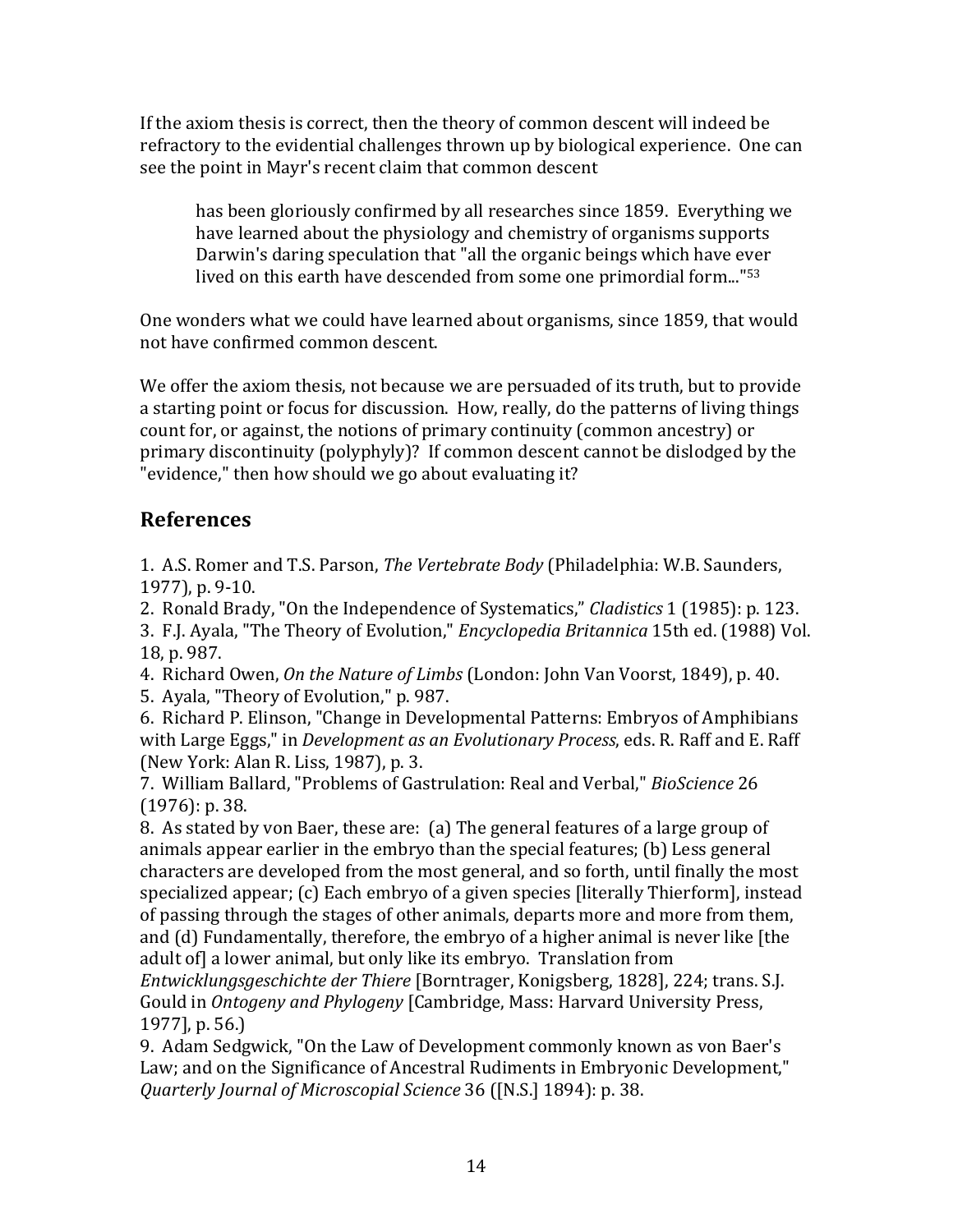10. Gould, *Ontogeny and Phylogeny*, p. 59

11. Rudolf Raff and Thomas Kaufman, *Embryos, Genes, and Evolution* (Bloomington, Indiana: Indiana University Press, 1991), p. 9.

12. Peter Medawar, "The Evidences of Evolution," in *Darwin's Legacy*, ed. C.L. Hamrum (San Francisco: Harper & Row, 1983), p. 50.

13. Søren Løvtrup, *Darwinism, the Refutation of a Myth* (London: Croom Helm, 1987), p. 378; italicized in original.

14. David Wake and Gerhard Roth, "The Linkage between Ontogeny and Phylogeny," in *Complex Organismal Functions*, eds. D.B. Wake and G. Roth (New York: John Wiley, 1989), p. 363.

15. Michael Ghiselin, "The origin of molluscs in the light of molecular evidence," *Oxford Surveys in Evolutionary Biology*, Volume 5, eds. P. Harvey and L. Partridge (Oxford: Oxford University Press, 1988), p. 84.

16. Lewis Wolpert, "The evolution of development," *Biological Journal of the Linnean Society* 39 (1990): p. 120.

17. Løvtrup, *Darwinism*, p. 378.

18. Wolfgang Dohle, review of *Darwinism: The Refutation of a Myth*, by Søren Løvtrup. *Journal of Evolutionary Biology* 1 (1988): p. 285.

19. "Homology" should here be understood phylogenetically: "The definition of homology most commonly used by biologists...uses phylogeny as a defining criterion, and can be expressed as follows: Homologous features (or conditions of the features) in two or more organisms are those that stem phylogenetically from the same feature (or condition) in the immediate common ancestor of these organisms" (Walter Bock, "The homology concept: its philosophical foundation and practical methodology," Zoologische Beitrage Neue Folge 32 [1989]: 331).

20. Charles Darwin, *The Origin of Species by Charles Darwin: A Variorum Text*, ed. Morse Peckham (Philadelphia: University of Pennsylvania Press, 1959), p. 765; emphasis added.

21. Alan Boyden, "Implications of Homology and Recommendations in Regard to Uses," Chapter 5 in *Perspectives in Zoology* (New York: Pergamon, 1973), p. 111.

22. Gareth Nelson, "Ontogeny, Phylogeny, Paleontology, and the Biogenetic Law," *Systematic Zoology* 27 (1978): p. 335.

23. V. Louise Roth, "On homology," *Biological Journal of the Linnean Society* 22  $(1984): p. 17;$  emphasis in original.

24. Nicholas Jardine, "The Concept of Homology in Biology," *British Journal for the Philosophy of Science* 18 (1967): p. 127.

25. "Structures as obviously homologous as the alimentary canal in all vertebrates can be formed from the roof of the embryonic gut cavity (sharks), floor (lampreys, newts), roof and floor (frogs), or from the lower layer of the embryonic disc, the blastoderm, that floats on top of heavily yolked eggs (reptiles, birds)" (Gavin de Beer, *Homology, An Unsolved Problem*, Oxford Biology Readers No. 11, eds. J.J. Head and O.E. Lowenstein [Oxford: Oxford University Press, 1971] p. 13.)

26. Leigh Van Valen, "How do major evolutionary changes occur?" *Evolutionary Theory* 8 (1988): p. 173.

27. Leo Buss, *The Evolution of Individuality (Princeton: Princeton University Press,* 1987), p. 33.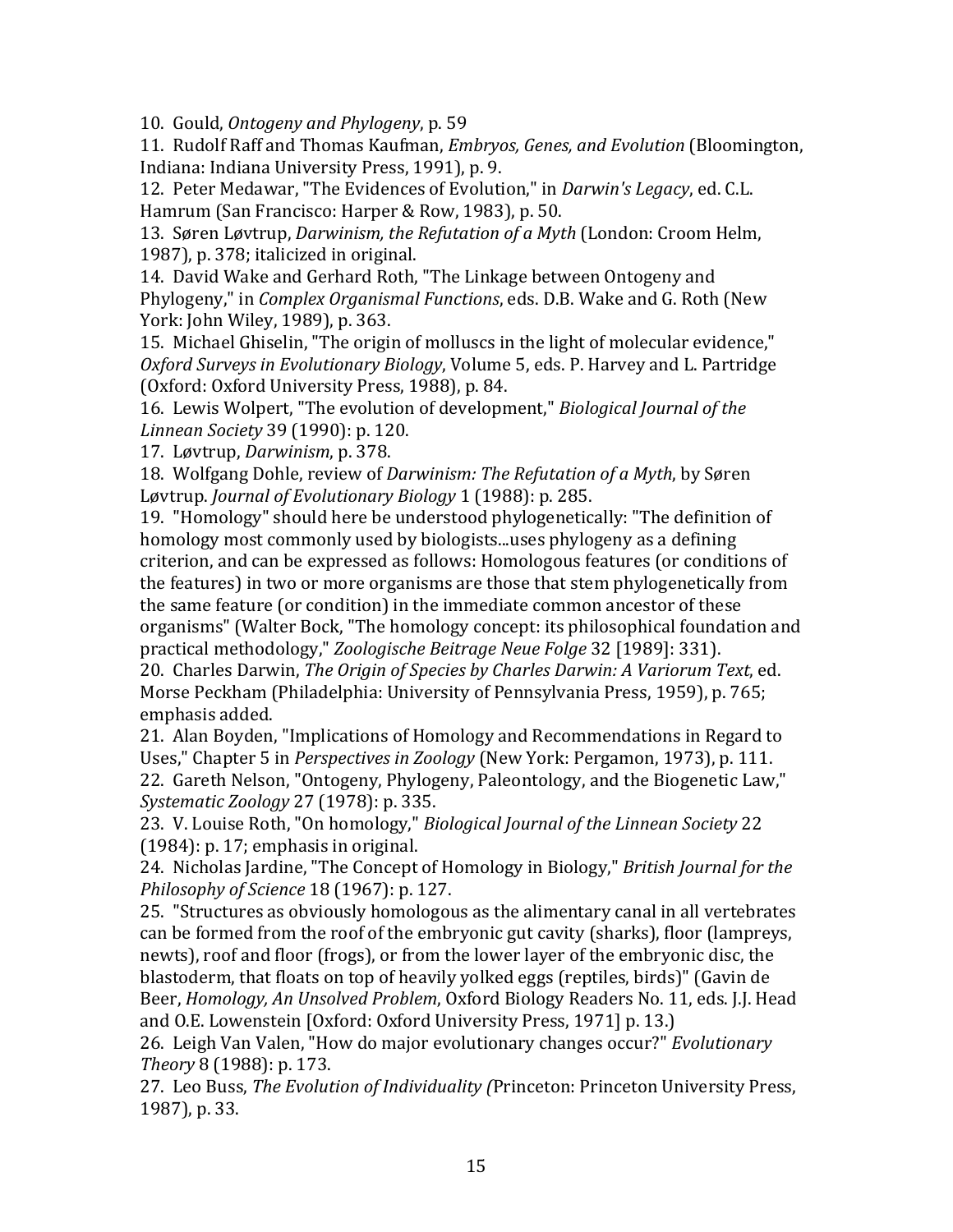28. D.T. Anderson, "Developmental pathways and evolutionary rates," in *Rates of Evolution*, eds. K.S.W. Campbell and M.F. Day (London: Allen & Unwin, 1987), p. 149. 29. Rudolf Raff, Gregory Wray, and Jonathan Henry, "Implications of Radical Evolutionary Change in Early Development for Concepts of Developmental Constraint," in *New Perspectives on Evolution*, eds. L. Warren and H. Koprowski (New York: Wiley-Liss, 1991), v. 189.

30. Raff *et al.*, "Implications," p. 145.

31. Leigh Van Valen, "A morphogenetic basis for macroevolution," *Evolutionary Theory* 9 (1988): p. 329.

32. Jeffrey Levinton, *Genetics, Paleontology, and Macroevolution* (Cambridge: Cambridge University Press, 1988), pp. 252, 254.

33. See A.G. Cairns-Smith, *The Life Puzzle* (Edinburgh: Oliver & Boyd, 1971) 148; Theodosius Dobzhansky, "Nothing in biology makes sense except in the light of evolution," *American Biology Teacher* 35 (1973):125-129; John Maynard Smith, *The Theory of Evolution* (New York: Penguin, 1975), 82; Theodosius Dobzhansky, Francisco Ayala, G. Ledyard Stebbins, and James Valentine, *Evolution* (San Francisco: W.H. Freeman, 1977), 28; Douglas Futuyma, *Evolutionary Biology* (Sunderland, Mass.: Sinauer, 1979), 38; Ernst Mayr, "Darwin, intellectual revolutionary," in *Evolution from Molecules to Men, ed. D.S. Bendall (Cambridge: Cambridge University* Press, 1983), 30-31; David Raup and James Valentine, "Multiple origins of life," *Proceedings of the National Academy of Sciences USA 80 (1983): 2981; Bernard* Davis, "Molecular Genetics and the Foundations of Evolution," *Perspectives in Biology%and%Medicine%*28!(1985);!256;!Richard!Dawkins,!*The%Blind%Watchmaker*!(New! York: W.W. Norton, 1986), 270; Mark Ridley, *Evolution and Classification* (London: Longman, 1986), 119-20; Colin Patterson, "The impact of evolutionary theory on systematics," in *Prospects in Systematics*, ed. D.L. Hawksworth (Oxford: Clarendon Press, 1988), 61; Elliot Sober, *Reconstructing the Past* (Cambridge, Mass.: MIT Press, 1988), 9; Antoni Hoffman, *Arguments on Evolution* (Oxford: Oxford University Press, 1989), 8-9; Ernst Mayr, *One Long Argument* (Cambridge, Mass.: Harvard University Press, 1991), 23.

34. Davis, "Molecular Genetics," p. 256, emphasis added.

35. Mark Ridley, *The Problems of Evolution* (Oxford: Oxford University Press, 1985), pp. 10-11; emphasis added.

36. Francis Crick, "The Origin of the Genetic Code," *Journal of Molecular Biology* 38  $(1968): p. 369;$  emphasis added.

37. James Watson et al., *Molecular Biology of the Gene*, 4th ed. (Menlo Park, California: Benjamin/Cummings, 1987), p. 453; emphasis added.

38. Syozo Osawa, Akira Muto, Thomas Jukes, and Takeshi Ohama, "Evolutionary changes in the genetic code," *Proceedings of the Royal Society of London B* 241  $(1990): p. 19.$ 

39. Thomas Fox, "Diverged genetic codes in protozoans and a bacterium," *Nature* 314 (1985): p. 132.

40. *Ibid.* 

41. Thomas Fox, "Natural Variation in the Genetic Code," *Annual Review of Genetics* 21 (1987): p. 77.

42.!!*Ibid.*